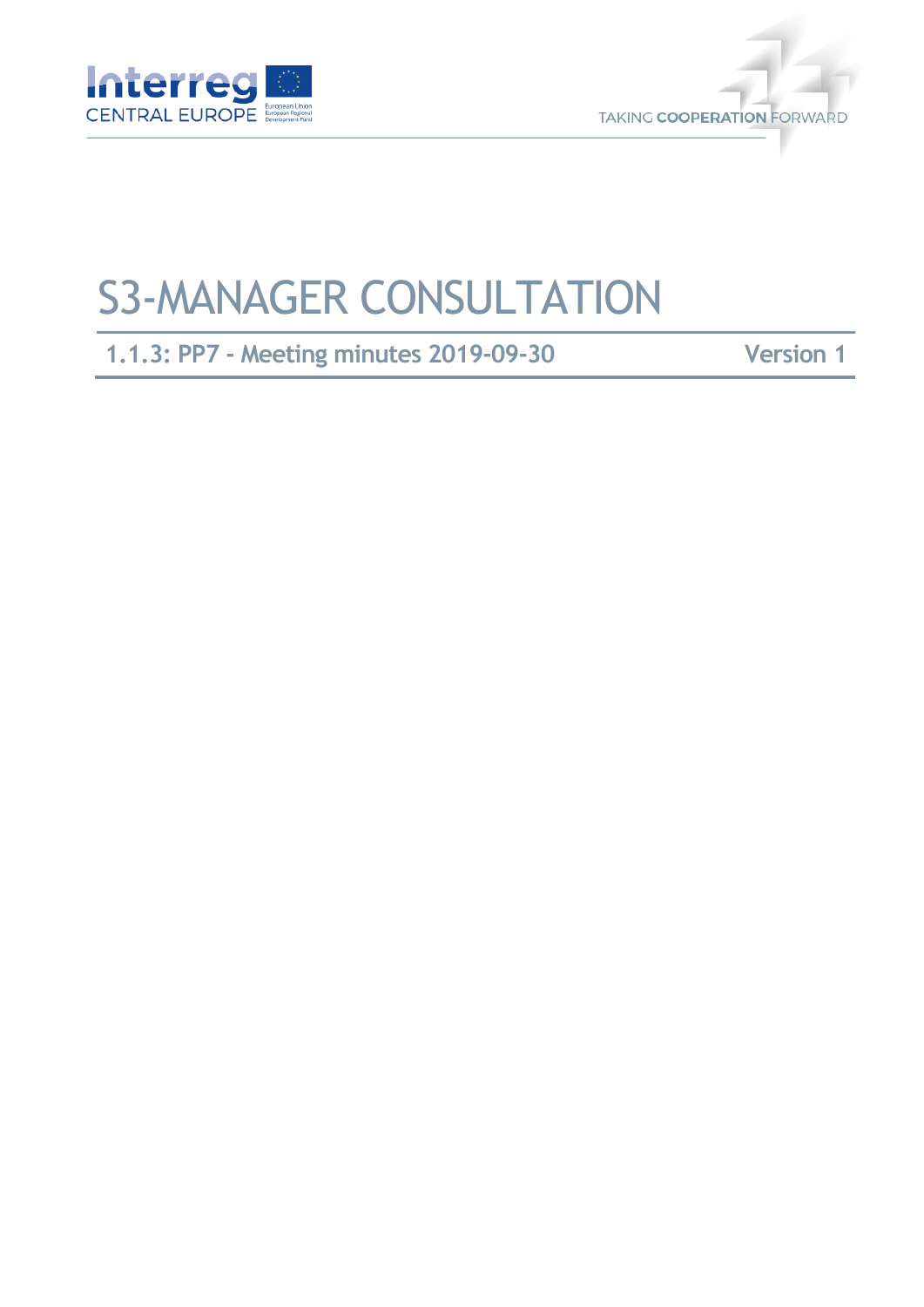



| <b>Participants</b> | - Zsófia Hartányi (NKFIH)<br>- Krisztina Sóvágó (NKFIH)<br>- Ádám Mészáros (NKFIH)<br>- Róbert Papp (agrolT Cluster)<br>- Veronika Erős (agrolT Cluster)<br>- Tamás Koltai (agrolT Cluster)<br>- Eszter Tamás (agrolT Cluster) |
|---------------------|--------------------------------------------------------------------------------------------------------------------------------------------------------------------------------------------------------------------------------|
| Date of meeting     | Sept. 30th, 2019                                                                                                                                                                                                               |
| <b>Location</b>     | National Bureau of R&D&I office<br>Kéthly Anna Square 1.<br><b>Budapest</b><br>1077                                                                                                                                            |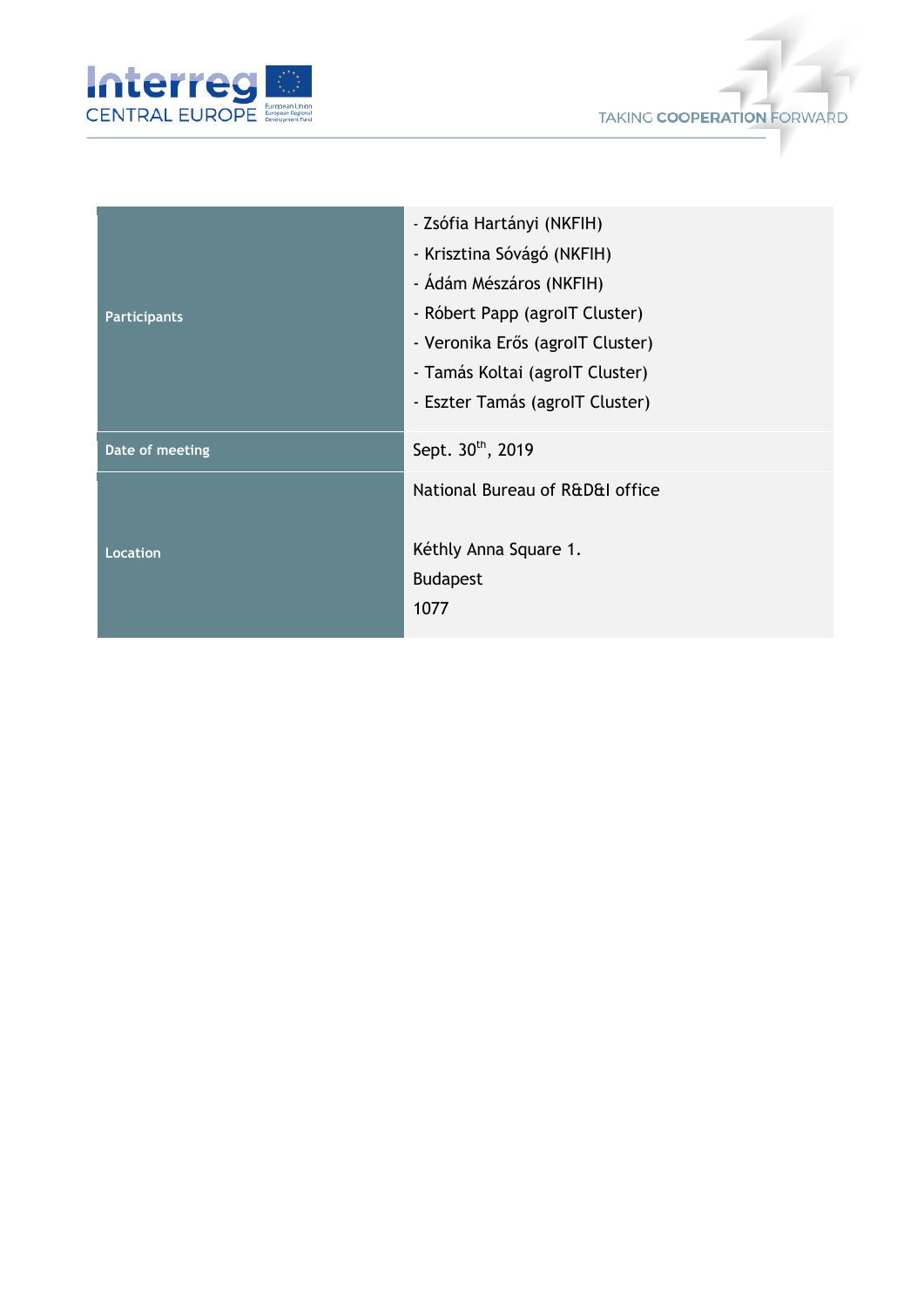



#### Beginning of the meeting - 10:00

## **Aim of the S3 consultation**

To discover the linkages between the S3 and the Transfarm 4.0 project, to:

- support a so-called bottom-up implementation of smart specialization strategies (RIS3) in key industrial sectors that are technology priority areas in central Europe (among them, the industrial applications for precision agriculture).
- inspire specific PF-supporting schemes as part of the regional policies for innovation.
- address alternatives in some key-productive sectors (that are part of S3 strategy) to stimulate a high-degree of replication.

The discussion starts with the brief introduction of the agroIT Cluster and the Transfarm 4.0 project, including:

- The goals of the Transfarm 4.0 project.
- The consortium.
- The implementation strategy.
- Expected outcomes and connections to the goals of the S3.



**1. Figure: The concept of the Transfarm 4.0 project (Source: Transfarm consortium)**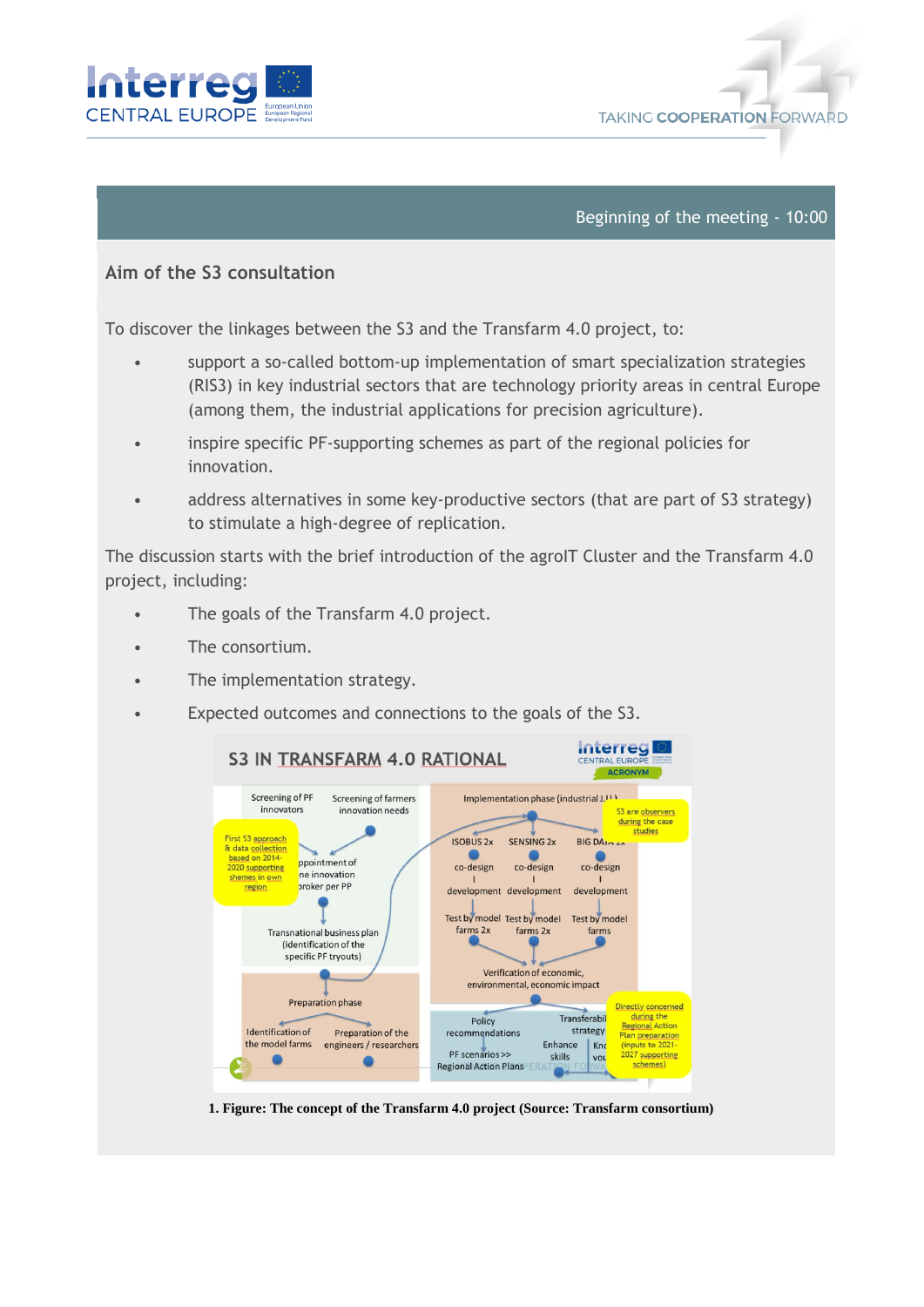



## **Questions towards the NKFIH (National Bureau of R&D&I)**

**What are the regional / national authorities doing to support the regional industry operating in Precision Farming?**

In Hungary, S3 was implemented at the national level because it could not be interpreted at the regional level, however the priorities appeared at the county level. The RDI grant schemes are basically not separated, they are all funded as part of the main funding framework. There are no separate calls for agriculture and/or precision farming. Agricultural orientation is possible, but it is generally not the most typical for the country. Candidates may also have a broad spectrum of profiles (i.e. universities, companies, research and innovation institutions and the various combinations of other profiles). The National Bureau of RDI aims to promote a bottom-up funding scheme, where the candidates initiate the process with their ideas.



**2. Figure: The split of the available governmental funds for R&D&I activities for the strategically prioritized industries in Hungary (Source: NKFIH)**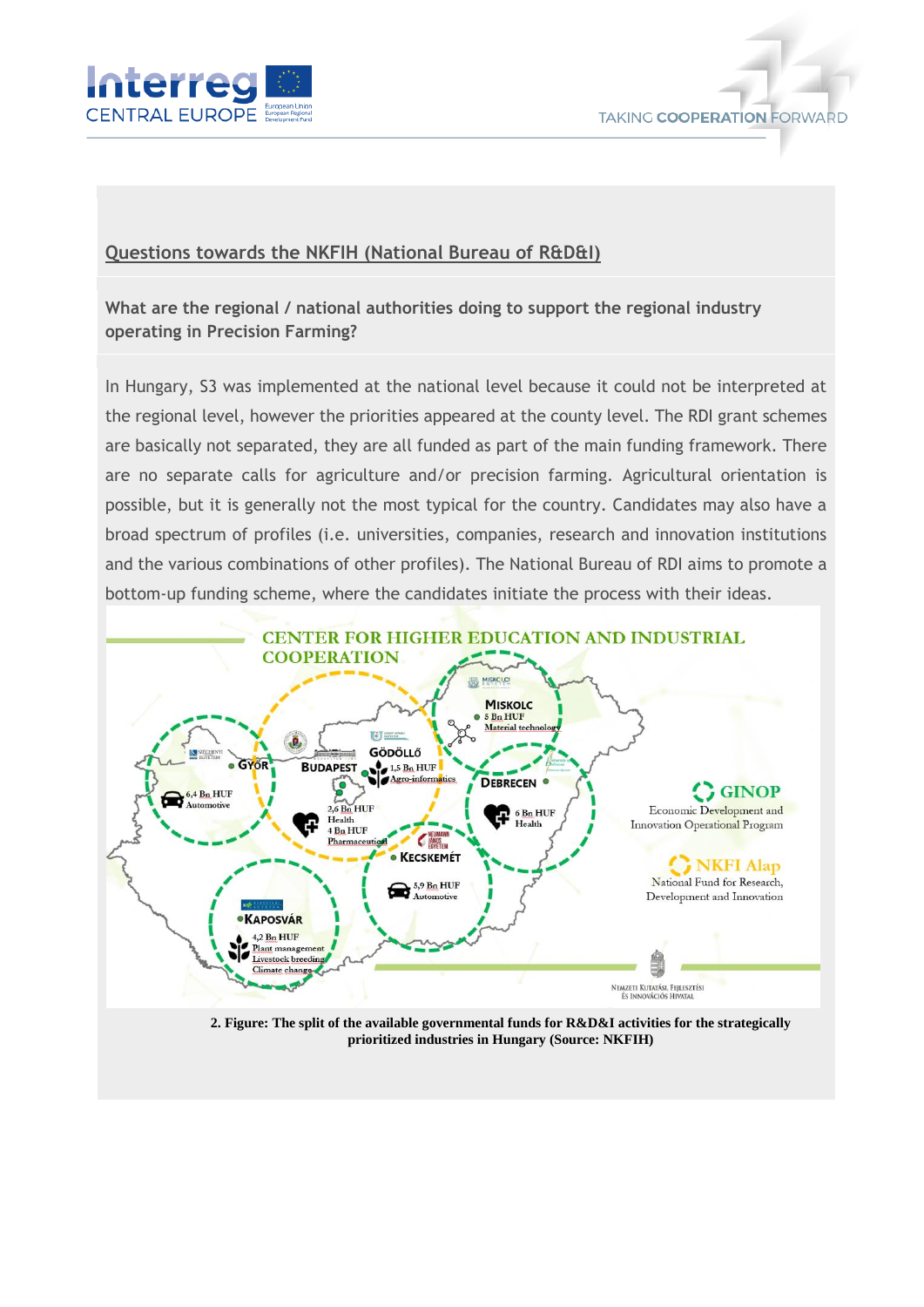



### **What type and how many projects were financed so far?**

According to the National Smart Specialization Strategy of Hungary, 6 main specialization priorities are highlighted, which are:

- 1. Healthy and wealthy society.
- 2. Advanced vehicle and other engineering technologies.
- 3. Clean and renewable energy.
- 4. Sustainable environment.
- 5. Healthy and local foods.
- 6. Agricultural innovation.

The priorities are embraced by the horizontal priorities, which are the "ICT and services" and the "inclusive and sustainable society, liveable environment". The priorities serve as the framework for the classification of grant proposals. Generally, everything from livestock farming through irrigation and soil testing to precision farming belongs to the category of "agricultural innovation", from which the share of precision farming proposals is not that significant.

The classification of the proposals is specified only in case of a couple areas, such as water and brain research or quantum-technologies, but not in others. The S3 classification of the projects was based on self-declaration. In many cases, it is difficult to classify a given idea because of the wide applicability of the technology in question. There were also calls where S3 classification was not required, but there were more scientific and industry classifications necessary.

The profile of the applicants for the RDI funds, vary greatly depending on the eligibility requirements demanded by the given call, thus profit-oriented businesses, research institutions, higher and secondary education institutions, public institutions and others are also supported.

**What is the vision for the future (programming period of 2021-2027)?**